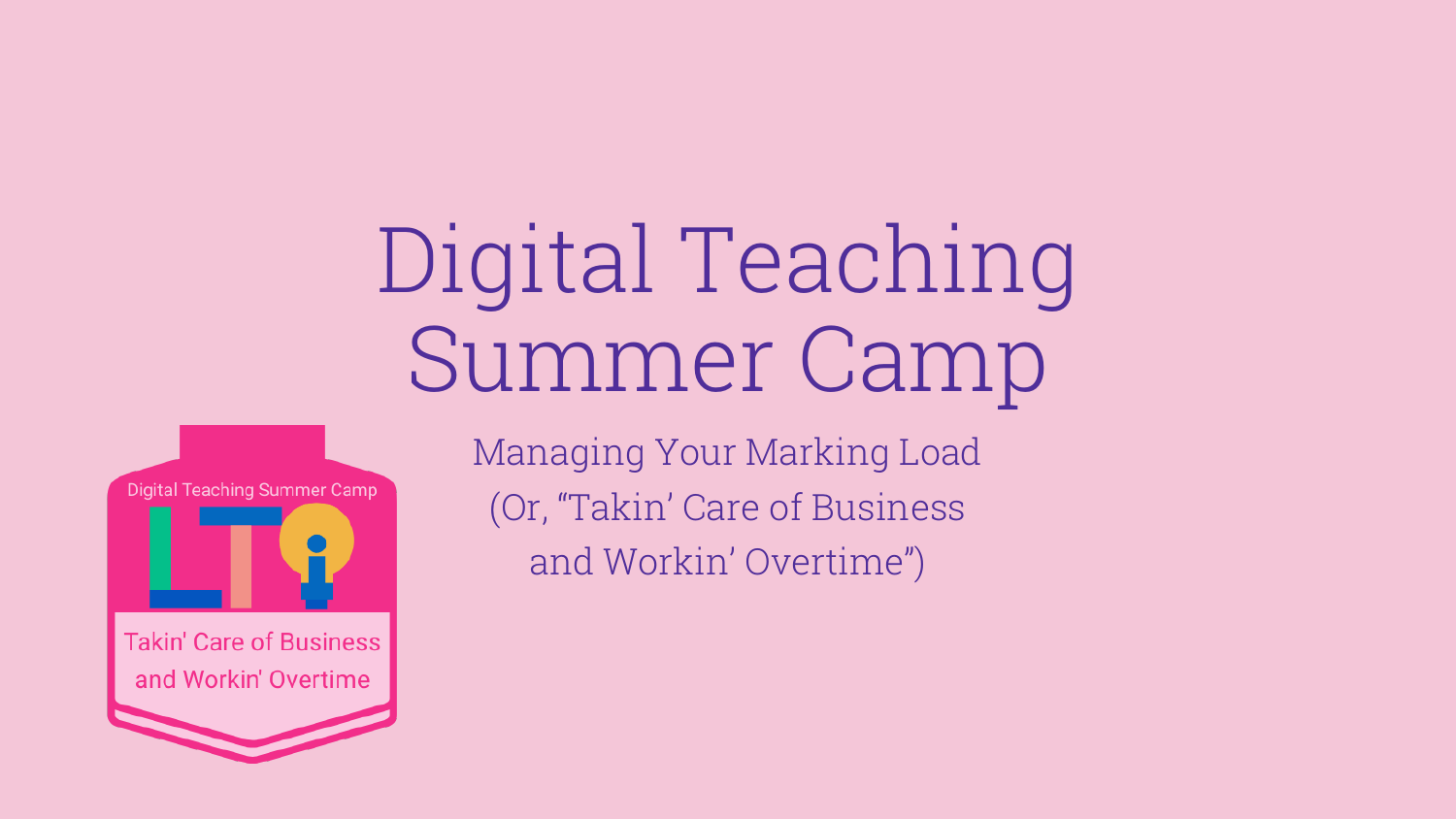# What We Talk About When We Talk About Workload

What has you worried about the Fall term when it comes to workload? Share your thoughts in the public chat, if you would.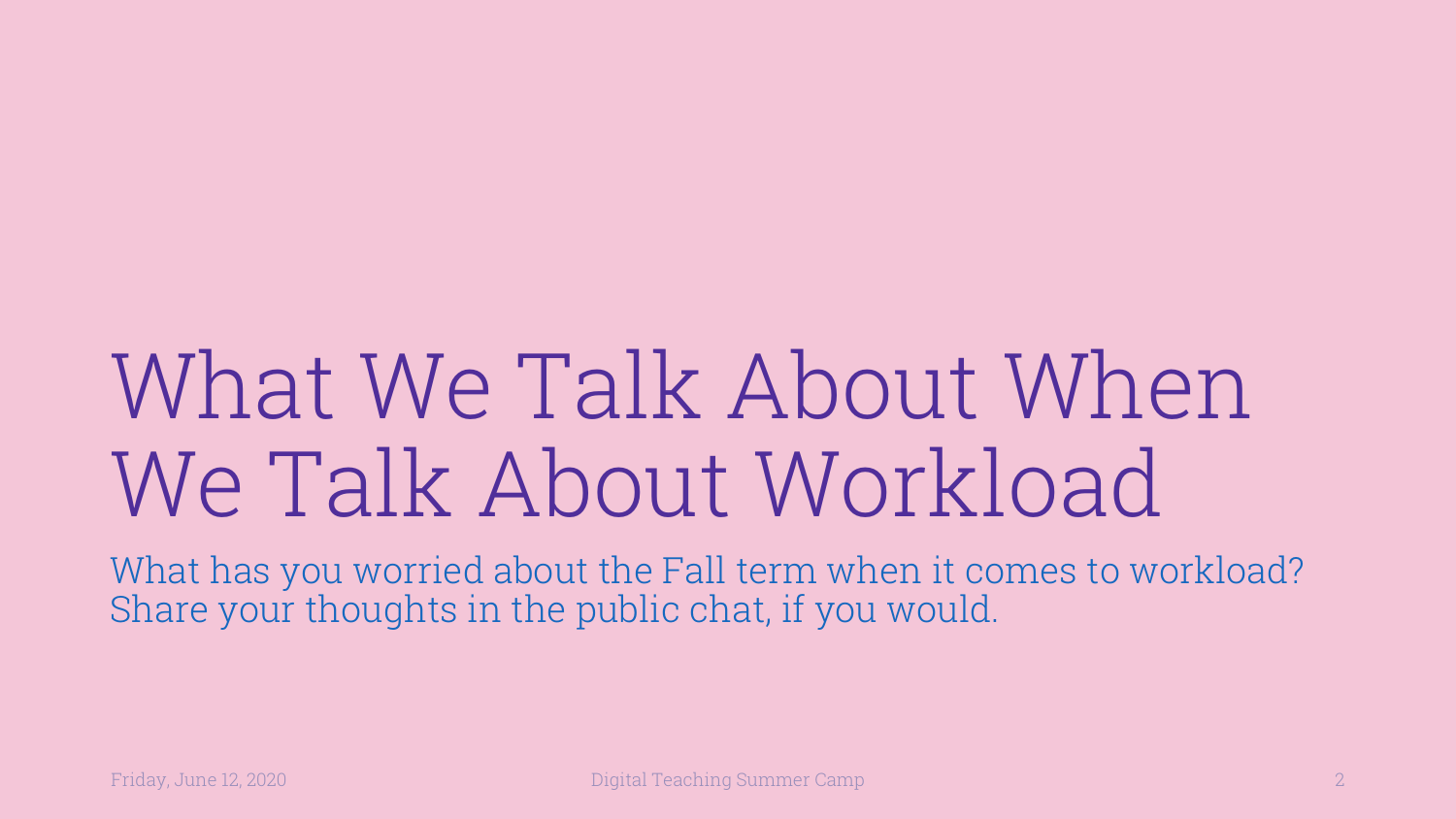Online Courses – especially those developed by novice online teachers – Tend to Be Overstuffed!

One study in a recent article published in Nurse Education Today found<br>that most online courses required 6-24 hours **more** work per week than that most online courses required 6-24 hours more work per week than comparable face-to-face courses. That's bad for students – and for you.

Northrup-Snyder, K., Menkens, R. M., & Ross, M. A. (2020). Can students spare the time? Estimates of online course workload. Nurse Education Today, 90. https://doi-org.ezproxy.tru.ca/10.1016/j.nedt.2020.104428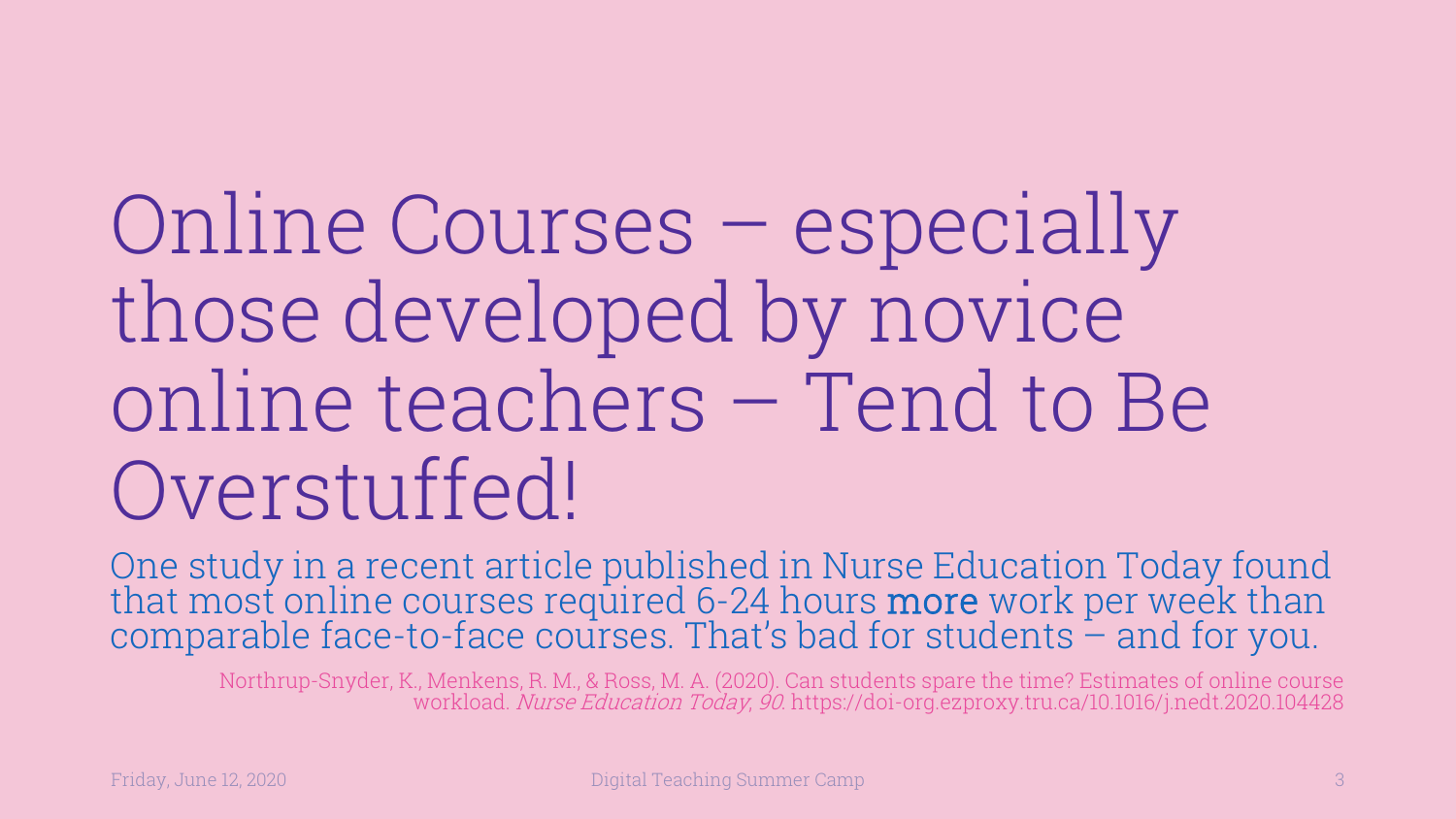### Why Are Remote Courses "More Work"?

- Readings and forum posts add up quickly, as does the time spent watching lengthy video lectures or reviewing voiceover-PP.
- Most/all interactions are typed, which takes time.
- Sometimes, in our desire to cover everything we would in a F2F, we can get overzealous – remember to review learning objectives and keep things streamlined.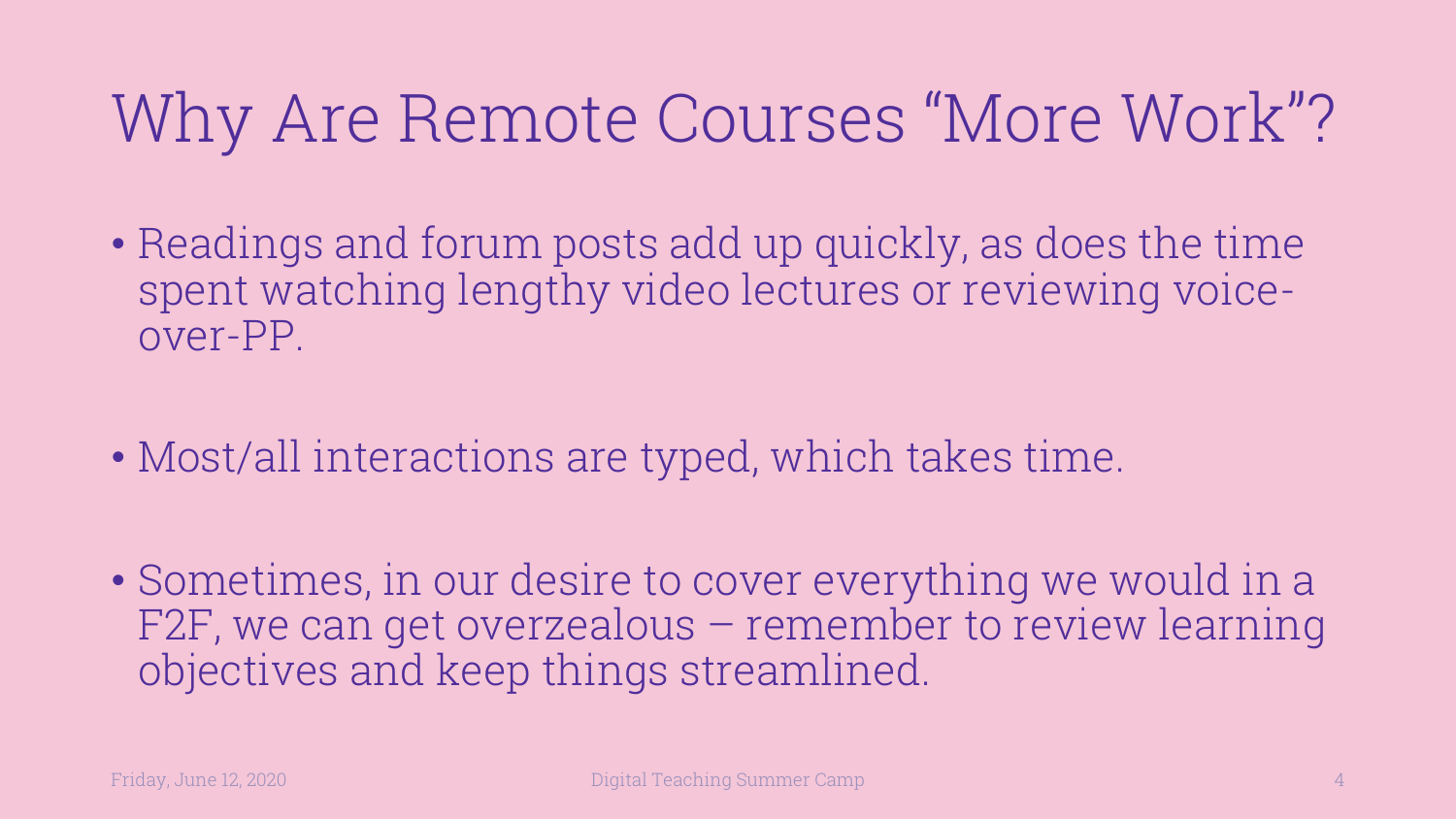# Use a workload cald see how your cours up.

Wake Forest University made the best one I've s https://cat.wfu.edu/resources/tools/estimator2/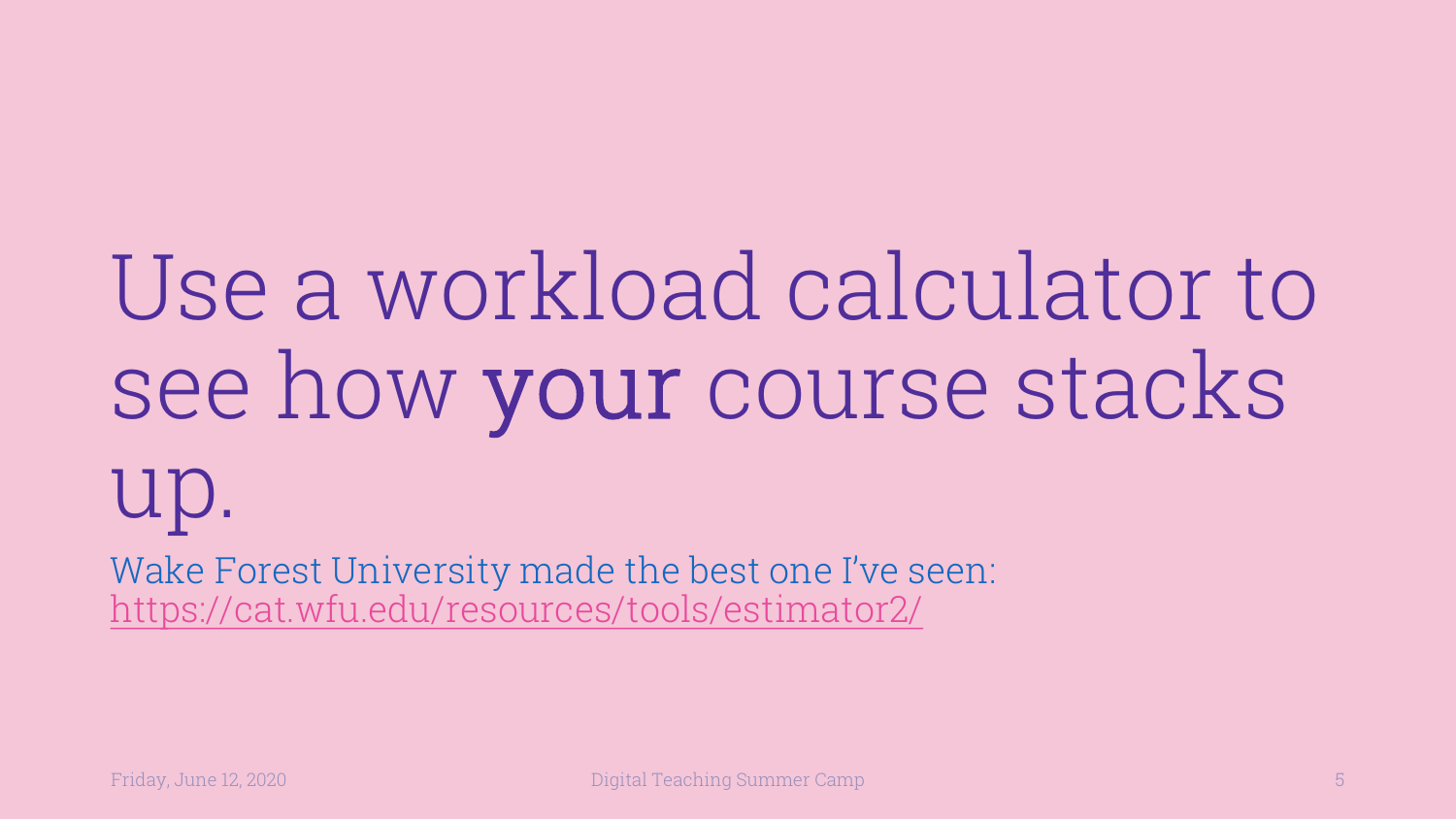#### Prioritize Your Assessments

- Which assessments **must** you mark / comment upon, and why? (eg. summative, significant % of the grade, ladders another assessment)
- Which assessments just need to be done? (eg. the completion is the goal)
- Which assessments could be reviewed by peers and still achieve learning outcomes?
- And while we're here... which assessments can you **cut**?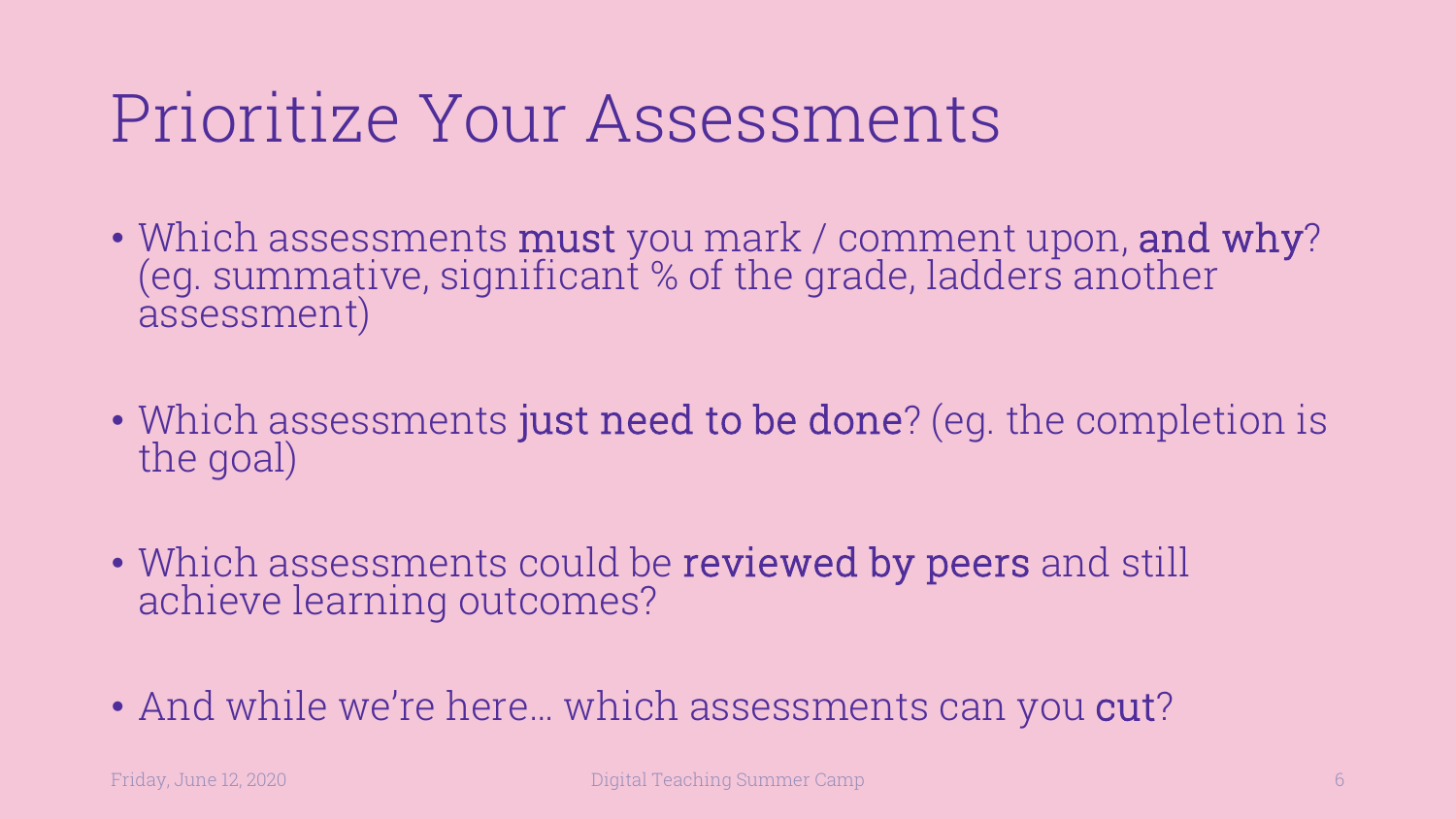#### A Note on Communicating Weights to Students

- The amount of time you intend students to work on an assessment, the amount of time you intend to spend marking it, and the "worth" of the assignment to the class should all be in conversation with each other… but they aren't always.
	- Confusion about this can lead to students spending far more time than you intend on relatively minor assignments.
	- How you intend to evaluate an assessment is a powerful signal about its weight to the course (and to student learning).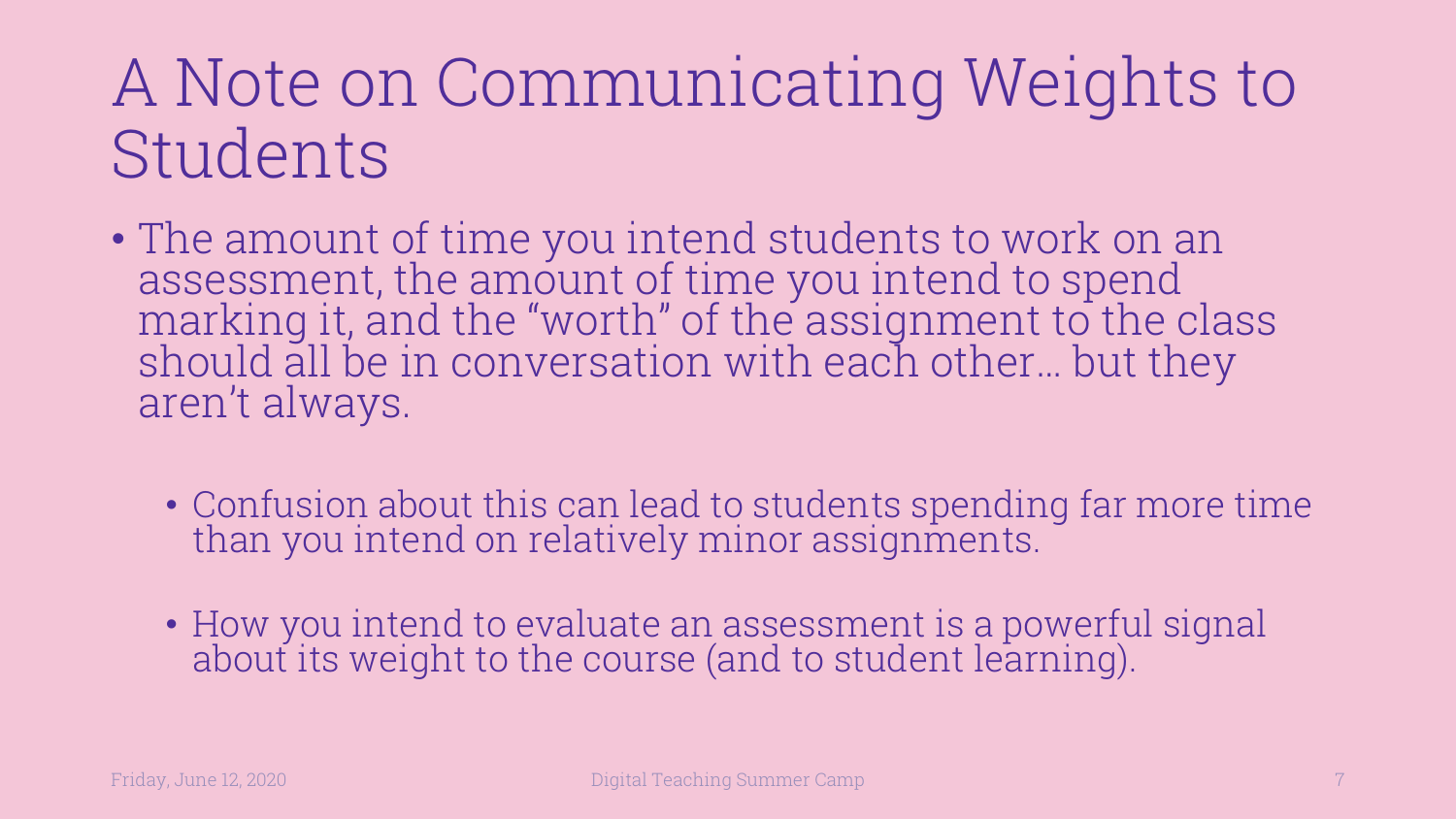### When lengthy feedback is needed…

- … think about your workflow well in advance.
- Options to save time:
	- Uploading feedback files note! Do not change file names if you wish to do this.
	- Commenting on computer vs. tablet.
	- Marking within Moodle (requires PDF).
	- Audio / video feedback.
- Consider buying an application to expand text (I use aText for Mac) or a feedback compiler (I use Essay Grader for iOS).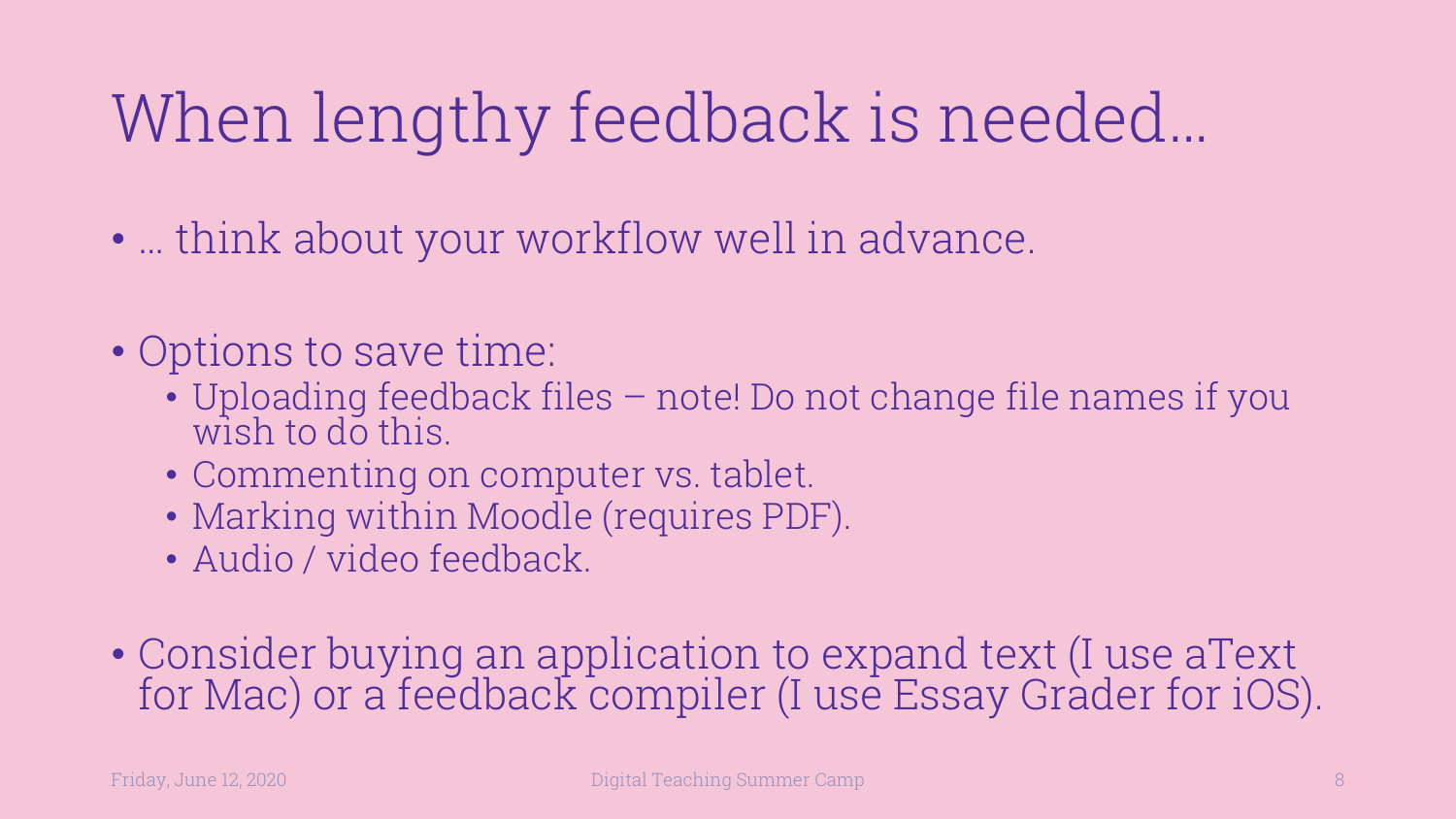#### And Consider Rubrics When Lengthy Feedback is Required

Good rubrics explicitly specify:

- 1. Criteria for evaluation, as welldefined as possible.
- 2. Range of grades and sense of value relative to other components (eg. if the total of the assignment is 100, how many grades are you assigning to, say, following the correct style guide – and does that align with your learning objectives and your instructional time?).

Test out your rubric on a previous semester's assignment, if possible.

| $\sim$ Grade           |                                                                                                     |
|------------------------|-----------------------------------------------------------------------------------------------------|
| Grade                  | $\bullet$<br>Point $\div$<br>Type<br>Scale<br>Default competence scale<br>÷<br>Maximum grade<br>100 |
| Grading method         | ❸<br>$\checkmark$ Simple direct grading<br>Marking guide                                            |
| Grade category         | <b>Rubric</b><br>❸<br>wwww.ngwwww                                                                   |
| Grade to pass          | $\ddot{\mathbf{e}}$                                                                                 |
| Blind marking          | ❸<br>No ≑                                                                                           |
| Use marking workflow   | ❸<br>$No$ $\div$                                                                                    |
| Use marking allocation | ❸<br>$No$ $\div$                                                                                    |

After you create the assignment, you can define the rubric from the Advance Grading option in the Settings menu.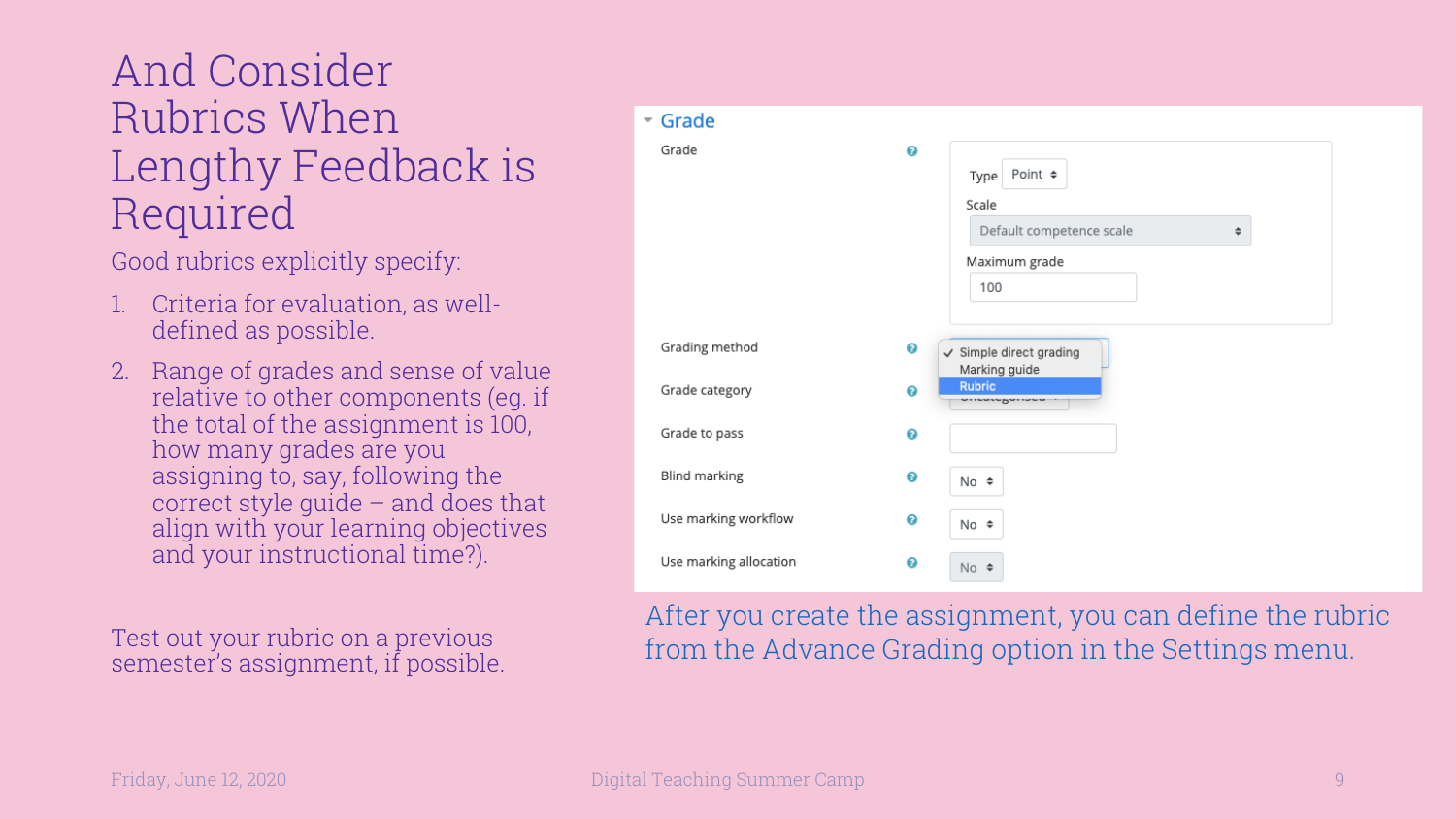When assignments need to be done, but don't need extensive feedback…

- Consider a course portfolio!
	- Student upload files as the semester progresses.
	- You can check in as often (or not) as you like.
	- Students submit the assignment at the end of term.
- Use the Assignment Activity with the following settings:
	- Max number of uploaded files: 20 (or your preference, but not 1)
	- Require students to click submit button: yes
	- Ensure the Due Date is for the latest possible submission.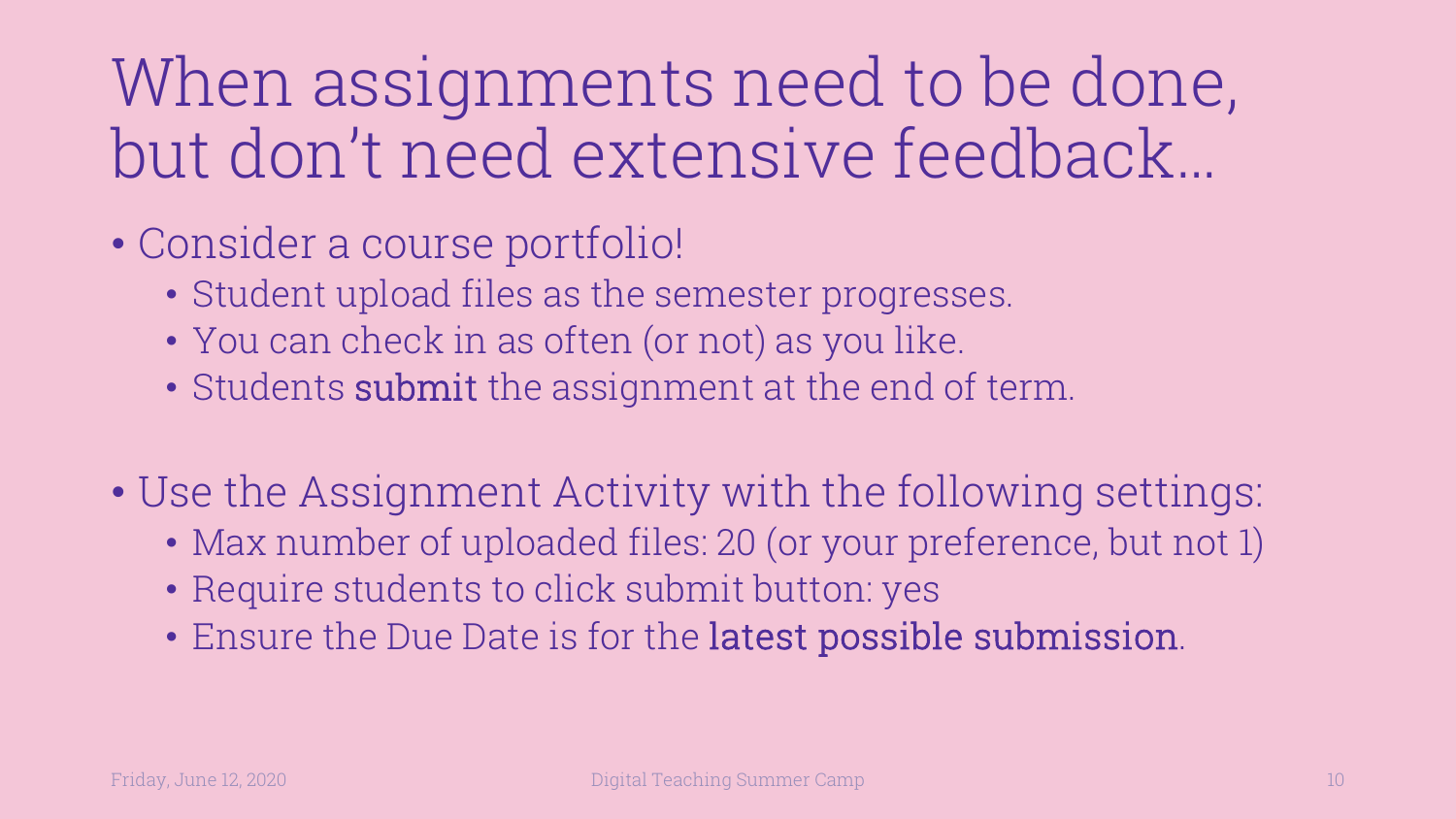#### And what about peer review as a feedback option?

- Be sure to spend time explaining to students what good feedback looks like, and give them focused questions to address.
- Peer review works best when groups are already established for other purposes and students trust each other.
- Consider using Forums for this purpose (use Separate Group setting to make it private to Peer Review groups, but so you as the teacher can still see everything).
- Can you let students use audio/video for their feedback?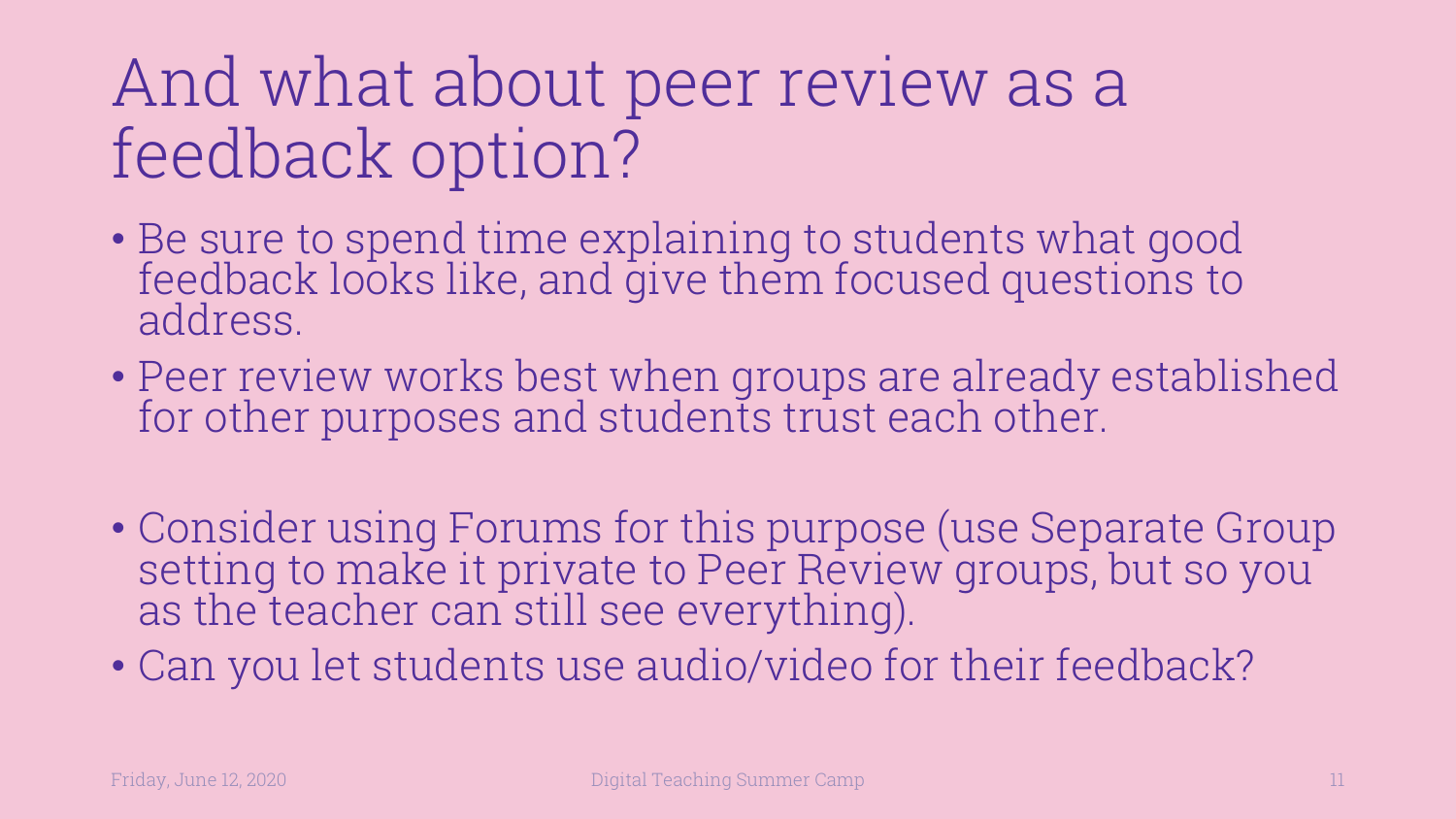#### And Some Non-Tech Tips…

- Plan for marking, especially if the heavier load is new for you. Just as you plan out your due dates, plan our your marking windows and block them off.
- Pay attention to your optimal focus period. I can't mark more than three essays in an hour and still have a non-melted brain. Plan accordingly and don't stress yourself by overdoing it.
- Think about timing. Can you mark after a string of videocalls, or when you're minding your toddler? I can't. Arrange your day to maximize your productive time.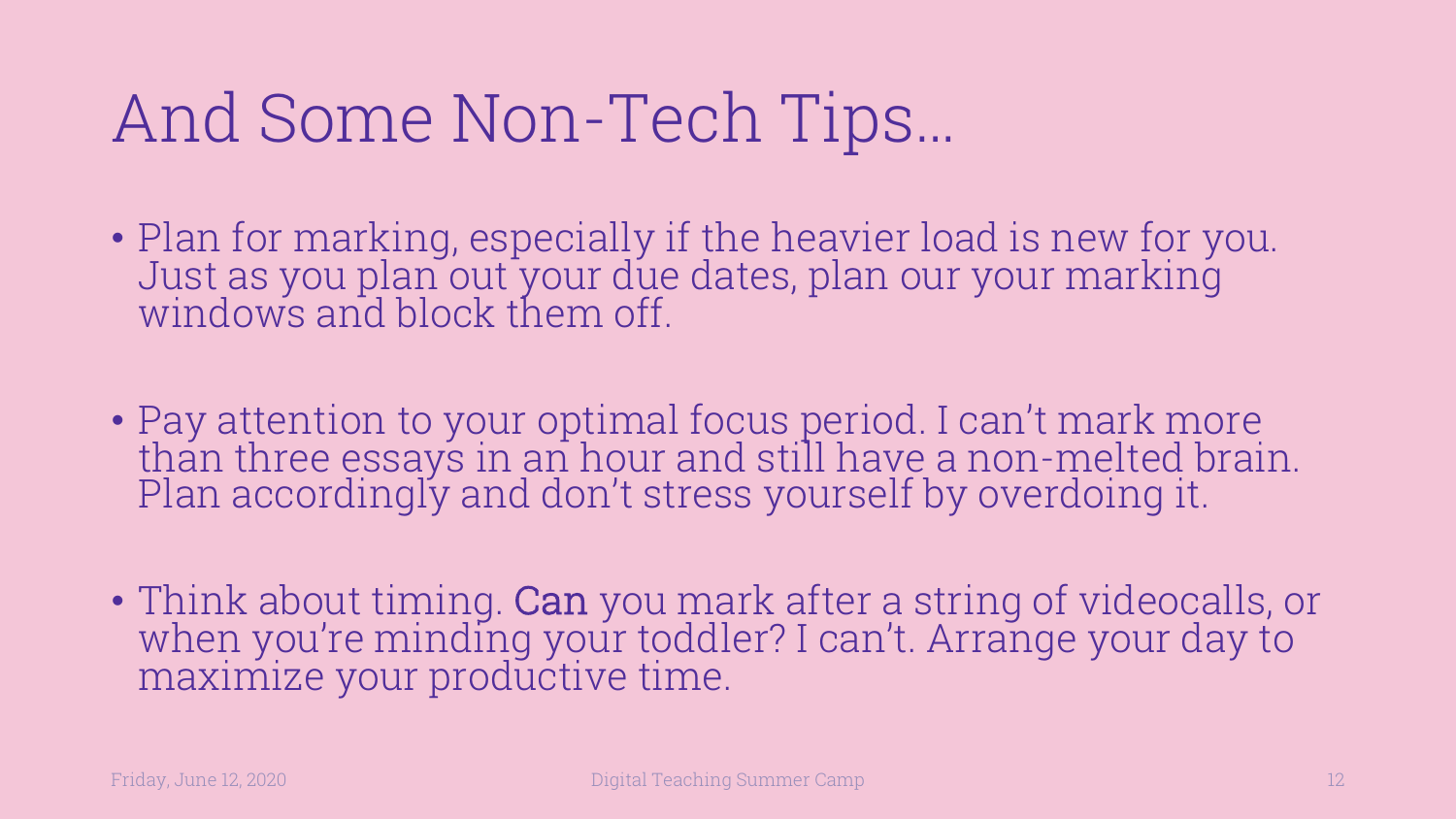And remember the other things that make up your workload…

- We have talked a lot in these series about establishing a communications policy and sticking to it. It's good for community, for student belonging, and for your work-life balance.
- Most online course are front-loaded with all the content created in advance. This allows you more time to keep up with the flow of the course. If you have time to prepare this summer, do!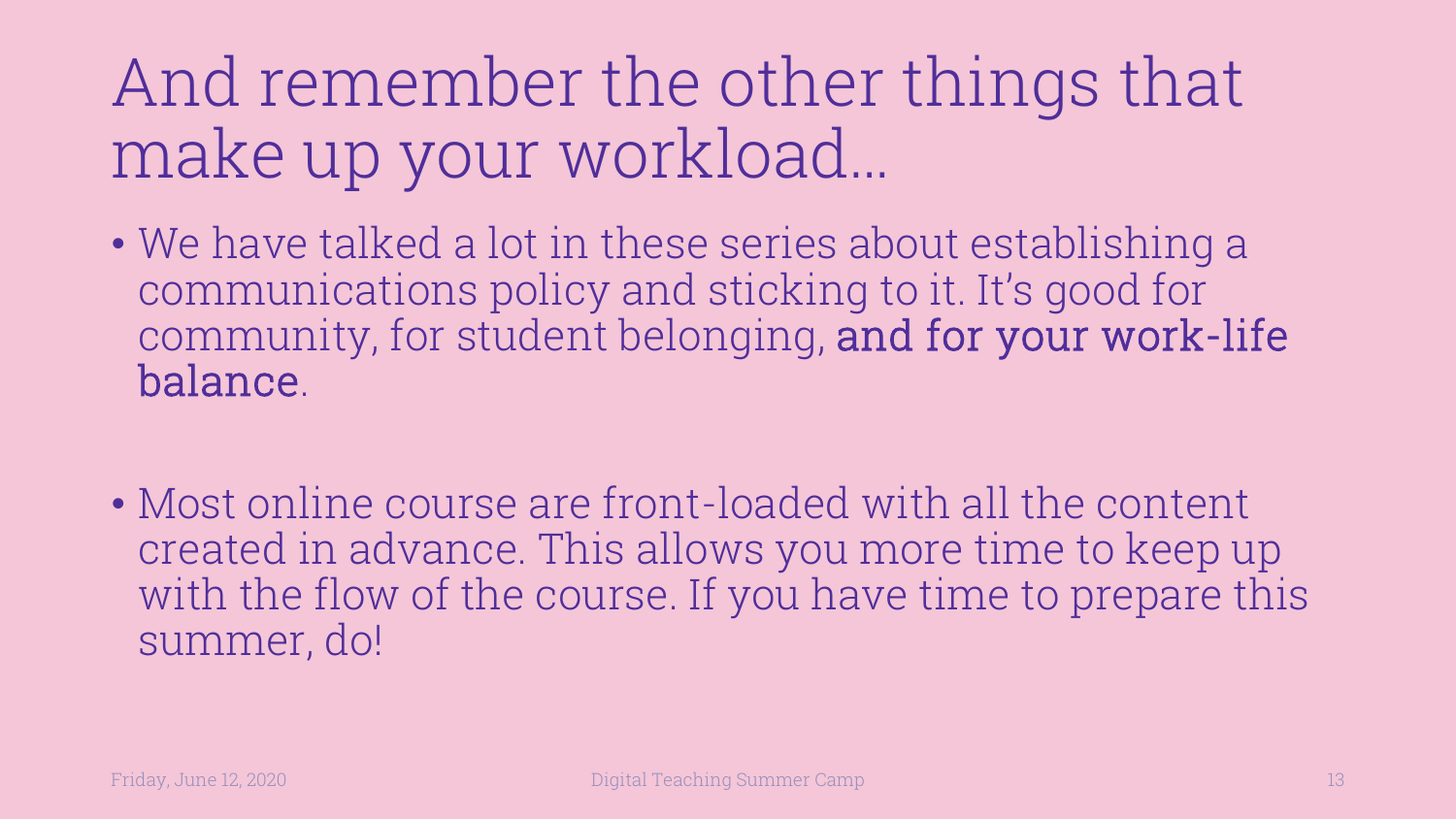# And then there's the little matter of fighting with Moodle…

… don't! You have to live with this tool for a while yet, and we want you to enjoy it (or at least feel as neutral towards it as you do towards a classroom space). If you find yourself struggling with any part of your course for more than ten minutes, get in touch with us.